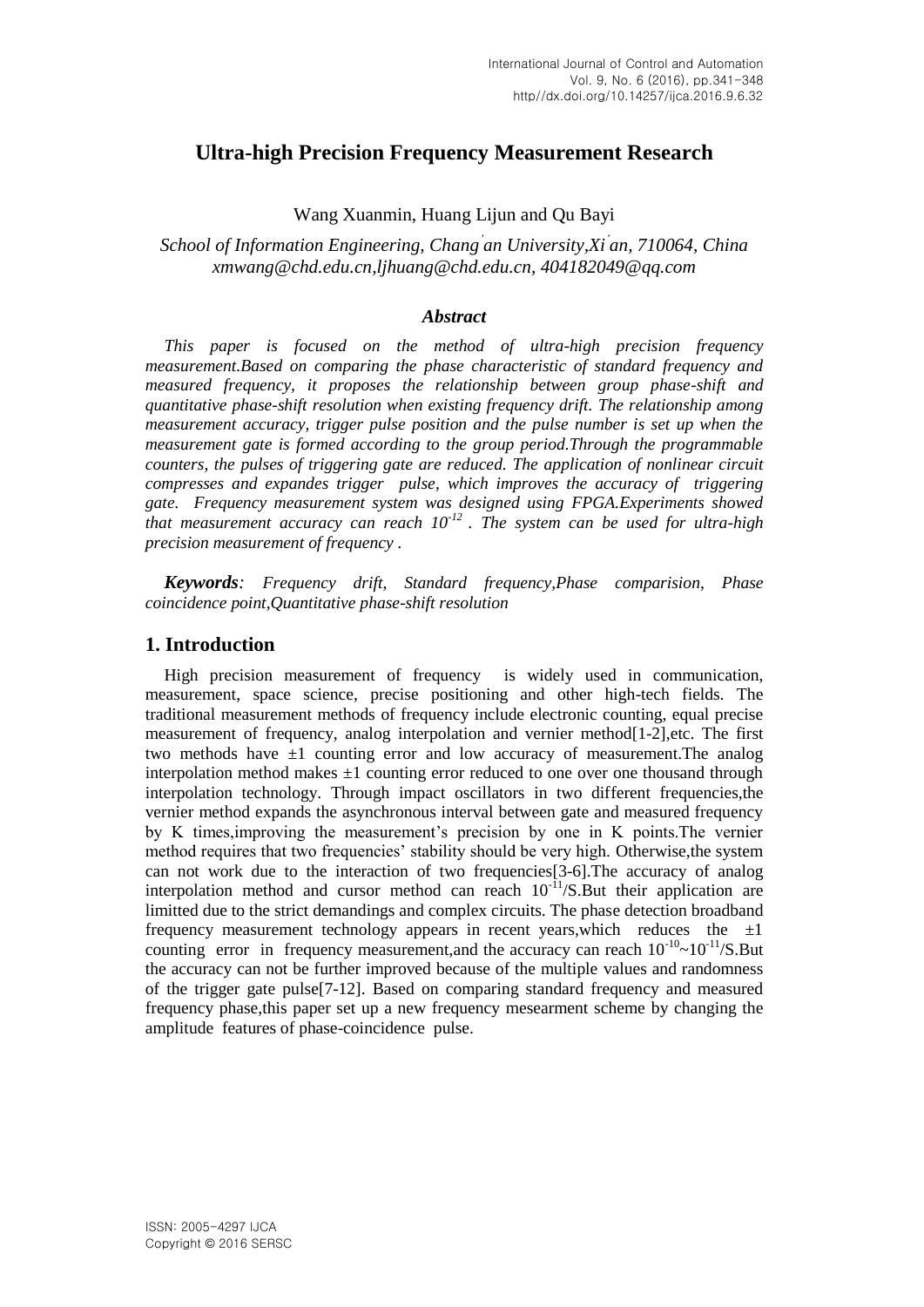# **2. Phase Comparasion between Standard Frequency and Measured Frequency**

The main factor that influences the precision of frequency measurement is  $\pm 1$  counting error. If double synchronous gate which is synchronized to standard frequency and measured frequency at the same time is got, the  $\pm 1$  counting error can be eliminated theoretically.Therefore the phase relationship between signals of two different frequencies need to be studied. The phase relationship between different frequency signal can be expressed by the greatest common factor frequency, the least common multiple period, quantitative phase-shift resolution and group period.It is assumed that the periods of standard frequency  $f_A$  and tested frequency  $f_B$  are respectively  $T_A$  and  $T_B$ . If  $f_A = Xf_{\text{MAXC}}$  and  $f_B = Yf_{MAXC}$ ,  $f_{MAXC}$  is called the greatest common factor frequency between the two frequencies ,and its reciprocal is called least common multiple period  $T_{\text{MINC}}$ .<br>  $T_{\text{MINC}} = \frac{1}{f} = \frac{X}{f} = XT_A$ 

$$
T_{\text{MINC}} = \frac{1}{f_{\text{MASC}}} = \frac{X}{f_{\text{A}}} = XT_{\text{A}}
$$
 (1)

$$
T_{\text{MINC}} = \frac{1}{f_{\text{MAXC}}} = \frac{Y}{f_{\text{B}}} = YT_{\text{B}}
$$
 (2)

The [phase](app:ds:phase) relationship of the two signal is shown in Figure 1, where  $f<sub>D</sub>$  is the phase [difference'](app:ds:difference)s wave form between  $f_A$  and  $f_B$ , and it is referred to the starting phase of  $f_A$ .At the beginning and end of a  $T<sub>MINC</sub>$ 's time, the two signals' starting phase is same, which is called the phase coincidence point. It is found that between the adjacent phase coincidence point,



#### **Figure 1. Phase Relationship of Different Frequency Signals**

neither is two signals' phase difference continuous,nor is monotonous in most cases. However, if all the phase differences in  $T_{\text{MINC}}$  are arranged in a group which is called phase difference group,then there is a strict corresponding relation among groups,and the phase differences in corresponding positions of every group are completely equal. If the phase differences of  $f_B$  and  $f_A$  are represented as  $\Delta T_1$ ,  $\Delta T_2$ , .  $\therefore$   $\Delta T_{X}$ , in a T<sub>MINC</sub>, there is such relation:

$$
\begin{bmatrix}\n\Delta T_1 \\
\Delta T_2 \\
\vdots \\
\Delta T_x\n\end{bmatrix} = T_B \begin{bmatrix}\n\mathbf{j}_1 \\
\mathbf{j}_2 \\
\vdots \\
\mathbf{j}_x\n\end{bmatrix} - T_A \begin{bmatrix}\n1 \\
2 \\
\vdots \\
X\n\end{bmatrix}
$$
\n(3)

Where  $j_1$  is a positive integer,  $j_X = Y-1$ . The general item of matrix (3) is

$$
\Delta T_{\rm C} = j_{\rm C} T_{\rm B} - C T_{\rm A} \tag{4}
$$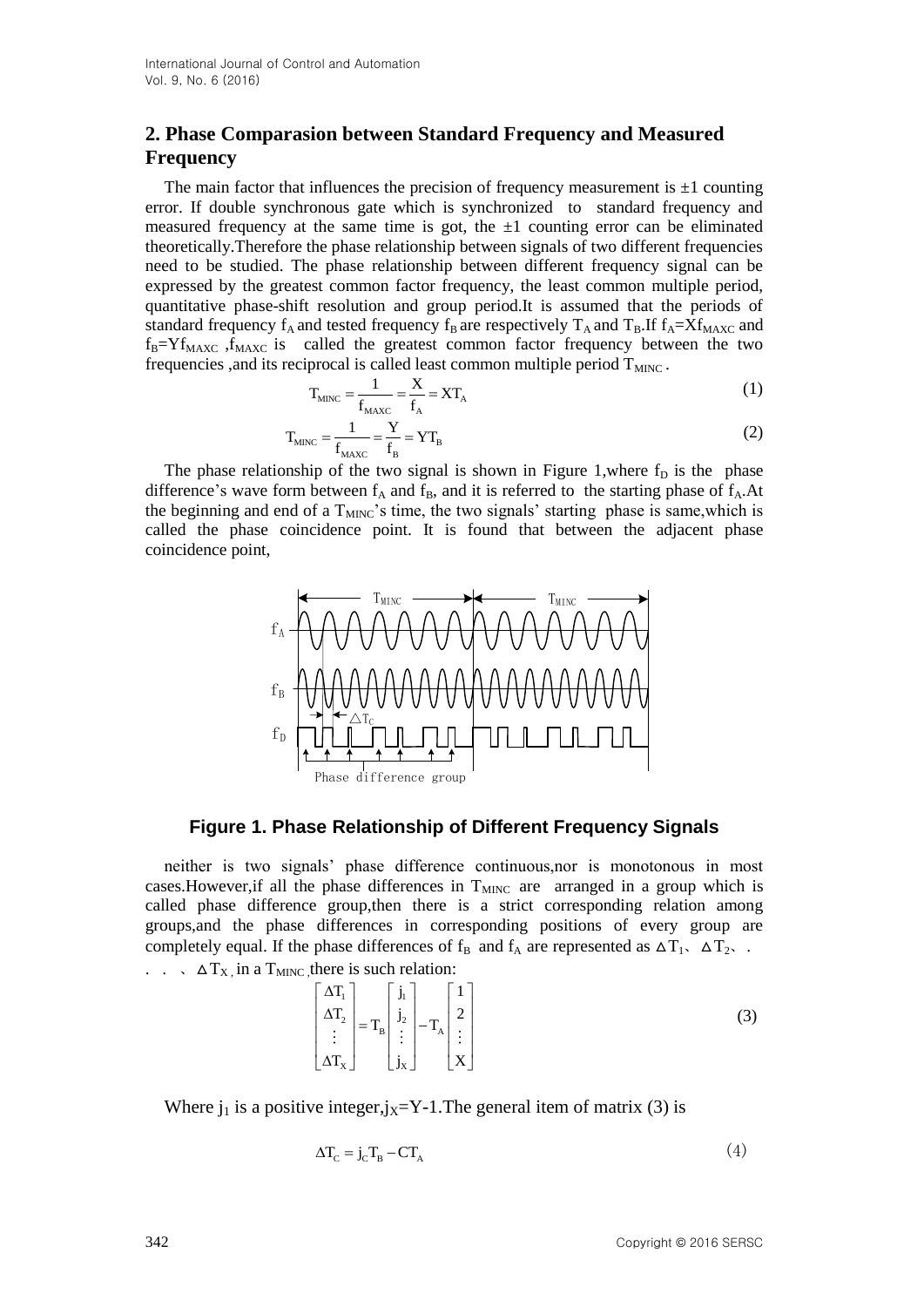Due to  $T_A=T_{MINC}/X$  and  $T_B=T_{MINC}/Y$ , Due to  $T_A = T_{MINC}/X$  and  $T_B = T_{MINC}/Y$ ,<br> $\Delta T_C = j_C T_B - CT_A = \frac{(Xj_C - YC)T_B}{X}$  $\Delta T_{\rm c} = j_{\rm c} T_{\rm B} - C T_{\rm A} = \frac{(Xj_{\rm c} - YC)T_{\rm B}}{V}$  (5)

It is assumed that  $Xj_C-YC=z_C$ , then  $\Delta T_C=z_CT_B/X$ , and (3) becomes  $\begin{bmatrix} Xj_1-Y \end{bmatrix}$   $\begin{bmatrix} z_1 \end{bmatrix}$ 

$$
\begin{bmatrix}\n\Delta \mathbf{T}_1 \\
\Delta \mathbf{T}_2 \\
\vdots \\
\Delta \mathbf{T}_x\n\end{bmatrix} = \mathbf{T}_B \begin{bmatrix}\n\frac{\mathbf{X} \mathbf{j}_1 - \mathbf{Y}}{\mathbf{X}} \\
\frac{\mathbf{X} \mathbf{j}_2 - 2 \mathbf{Y}}{\mathbf{X}} \\
\vdots \\
\frac{\mathbf{X} \mathbf{j}_x - \mathbf{X} \mathbf{Y}}{\mathbf{X}}\n\end{bmatrix} = \mathbf{T}_B \begin{bmatrix}\n\frac{\mathbf{z}_1}{\mathbf{X}} \\
\frac{\mathbf{z}_2}{\mathbf{X}} \\
\vdots \\
\frac{\mathbf{z}_x}{\mathbf{X}}\n\end{bmatrix}
$$
\n(6)

Owing to  $(j_C-1)$  T<sub>B</sub><CT<sub>A</sub><j<sub>C</sub>T<sub>B</sub> ,so the phase difference of (5) is  $0 \leq \Delta T_{\rm c} \leq T_{\rm B}$  (7)

It is impossible to have two or more equal values for  $\Delta T_1$ ,  $\Delta T_2$ ,  $\ldots$ ,  $\Delta T_X$  in a  $T<sub>MINC</sub>$ . Otherwise, phase coincidence point can appear again between the adjacent phase coincidence points,which is contradictory with the assumption that there is only one  $T<sub>MINC</sub>$ . In addition, X, Y, C,  $C<sub>c</sub>$  are all positive integers, so  $z<sub>C</sub>$  must be a positive integer which is less than X,and it ranges from 0,1 to X-1.  $\Delta T_C$  ranges from 0, T<sub>B</sub>/X to (X-1)T<sub>B</sub>/X.Generally,  $\Delta T_C$  is not monotonous with signal's periodic expansion.But when arrangig  $\Delta T_c$  in a T<sub>MINC</sub>, it is found that the difference between two adjacent phase

$$
\Delta T = \frac{T_{\rm B}}{X} \tag{8}
$$

 $\Delta T$  represents quantitative scale when comparing two signals' phase.It is called quantitative phase-shift resolution. According to equation (1) ,

$$
\Delta T = \frac{f_{\text{MAXC}}}{f_A f_B} = \frac{1}{XY f_{\text{MAXC}}}
$$
(9)

Assuming  $f_{\text{FOU}} = XYf_{\text{MAXC}}$ , it is called equivalent phase-demodulation frequency.

In the actual phase comparision of two signals,there may be phase perturbation and frequency drift due to outside interferences.Changes of frequency must lead to the change of phase difference, which causes group-phase difference's parallel move.It is called group-phase shift.As shown in Figure 2, measured frequency drift is assumed to be -  $\Delta f$ ,then  $f_B = Yf_{MAXC} - \Delta f$ . The standard frequency  $f_A$  does not change. At the end of the first  $T_{\text{MINC}}$  after phase coincidence point,  $f_B$ 's phase lags behind  $f_A$ 's. Lagging amount  $\Delta t$  is called



**Figure 2.Group Phase Shift Caused By Frequency Drift**

$$
\Delta t = \frac{Y}{Yf_{\text{MAXC}} - \Delta f} - \frac{X}{f_A}
$$
 (10)

group phase-shift quantum. At the end of ith  $T_{\text{MINC}}$ , two signals' phase difference is i $\Delta t$ . After a few T<sub>MINC</sub>, there is phase coincidence phenomenon between the two

differences is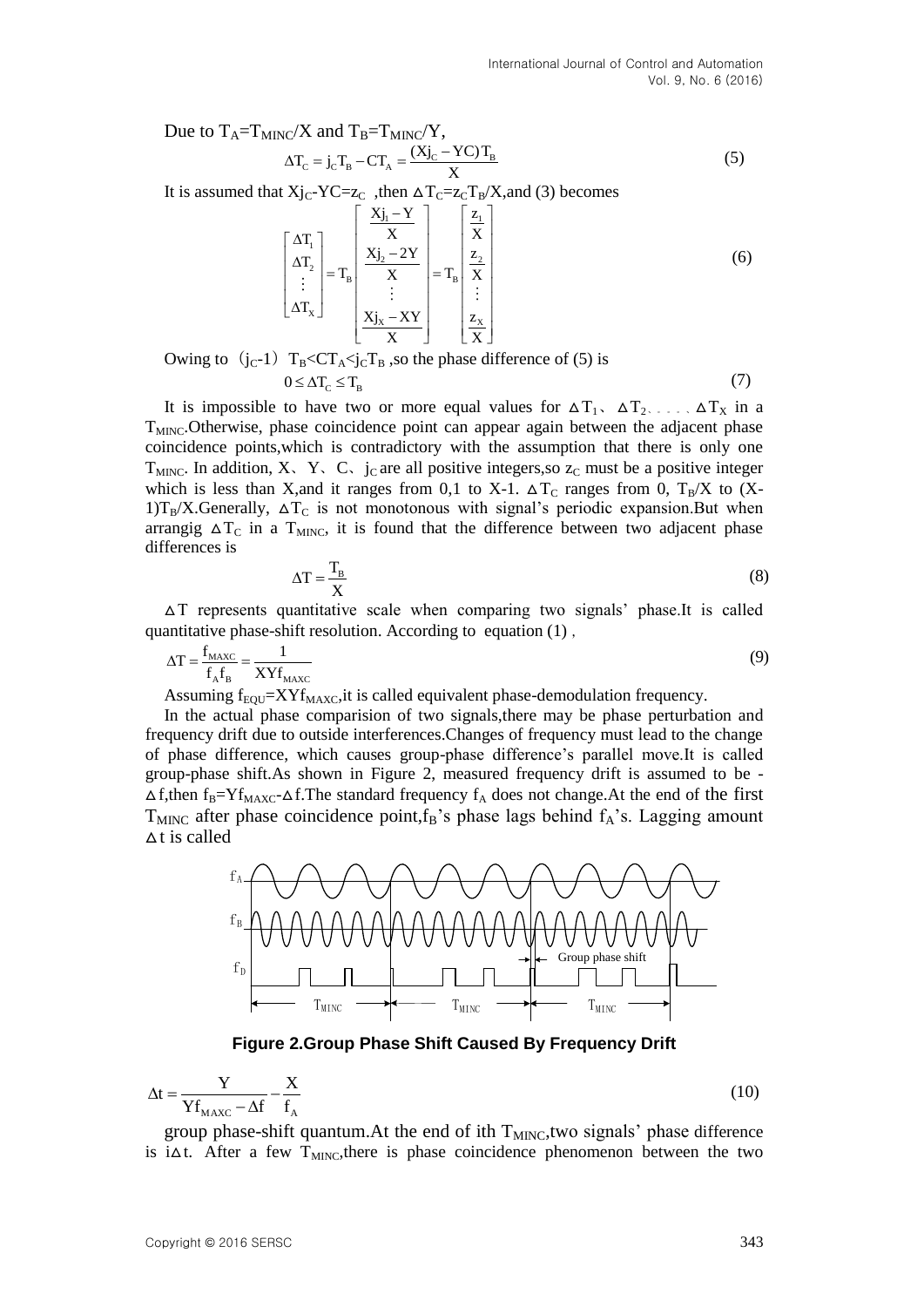signals.The time between two adjacent phase coincidence points is named group period  $T_{GP}$ . In a  $T_{GP}$ , the difference of phase differences in corresponding positions between two adjacent groups is equal to group phase-shift quantum  $\Delta t$ . Group phase-shift's maximum is the phase difference where two signals have full cycle changes.It is quantitative phaseshift resolution  $\Delta T = T_B/X$ .

# **3. The Acquisition of High Precision Gate and the Composition of the Measurement System**

At the beginning and end of group period,there is phase coincidence phenomenon between measured frequency and standard frequency. With the two adjacent phase coincidence pulses trigger flip-flop, double synchronous gate can be acquired. Phase coincidence signals can be acquired by extracting the overlap of rising edges or falling edges of  $f_A$  and  $f_B$ . In this way, phase coincidence signals are actually gens pulses. Experiment proves that phase coincidence signal is normal distribution near the phase coincidence points when two signals' frequencies are very close or close to a multiple relationship. As shown in Fig.3, the phase coincidence pulse is named the best phasecoincidence pulses when  $f_A$ 's and  $f_B$ 's phase are exactly same. The others are called the false phase coincidence pulses.

Assuming that in the measurement gate, the counter's values for  $f_A$  and  $f_B$  are respectively  $N_A$  and  $N_B$ , there are such relation,



**Figure 3.Distribution of Phase Coincidence Pulse**

$$
f_B = \frac{N_B}{N_A} f_A
$$
 (11)

$$
\Delta f_B = -\frac{N_B f_A}{N_A^2} \Delta N_A + \frac{f_A}{N_A} \Delta N_B + \frac{N_B}{N_A} \Delta f_A
$$
 (12)

Due to  $f_B=N_B/T_{GP}=N_B/(N_A/f_A)$ ,  $f_B$ 's relative error is  $\frac{B}{B} = -\frac{\Delta N_{A}}{\Delta + \frac{\Delta N_{B}}{\Delta + \frac{\Delta f_{A}}{\Delta + \Delta}}$  $N_A$   $N_B$   $f_A$  $f_B = -\frac{\Delta N_A}{N_A} + \frac{\Delta N_B}{N_B} + \frac{\Delta f}{N_B}$  $\frac{N_B}{f_B} = -\frac{N_A}{N_A} + \frac{N_B}{N_B} + \frac{N_B}{f}$  $\Delta f_B = -\frac{\Delta N_A}{N_A} + \frac{\Delta N_B}{N_B} + \frac{\Delta f_A}{r_A}$ (13)

Where  $f_A$  is standard frequency, its accuracy is higher than measurement systems. So  $\Delta f_A/f_A$  can be neglected. The measuring accuracy is

$$
\delta = \left| \frac{\Delta f_B}{f_B} \right| = \left| \frac{\Delta N_A}{N_A} \right| + \left| \frac{\Delta N_B}{N_B} \right| \tag{14}
$$

Where  $\Delta N_A$  and  $\Delta N_B$  are due to the uncertainty of the phase coincidence pulses to trigger gate. Phase coincidence pulses are gens pulses, and their amplitudes are not equal.Some pulses' amplitudes are more than the threshold value of gate.Therefore,phase coincidence pulses' triggering applied to gate has randomness. Assuming the position deviation between actual open-door trigger pulse and the previous best phase coincidence point is  $R_1$ , the position deviation between actual close-door trigger pulse and the latter best phase coincidence point is R<sub>2</sub>. Relative position deviation is  $\Delta R=R_1-R_2$ . So  $\Delta N_A$  and  $\Delta N_B$  of equation (14)are proportional to  $\Delta R$ .<br>  $\delta = \left| \frac{\Delta f_B}{f} \right| = \left| \frac{K_A \Delta R}{N} \right| + \left| \frac{K_B \Delta R}{N} \right|$ 

$$
\delta = \left| \frac{\Delta f_B}{f_B} \right| = \left| \frac{K_A \Delta R}{N_A} \right| + \left| \frac{K_B \Delta R}{N_B} \right| \tag{15}
$$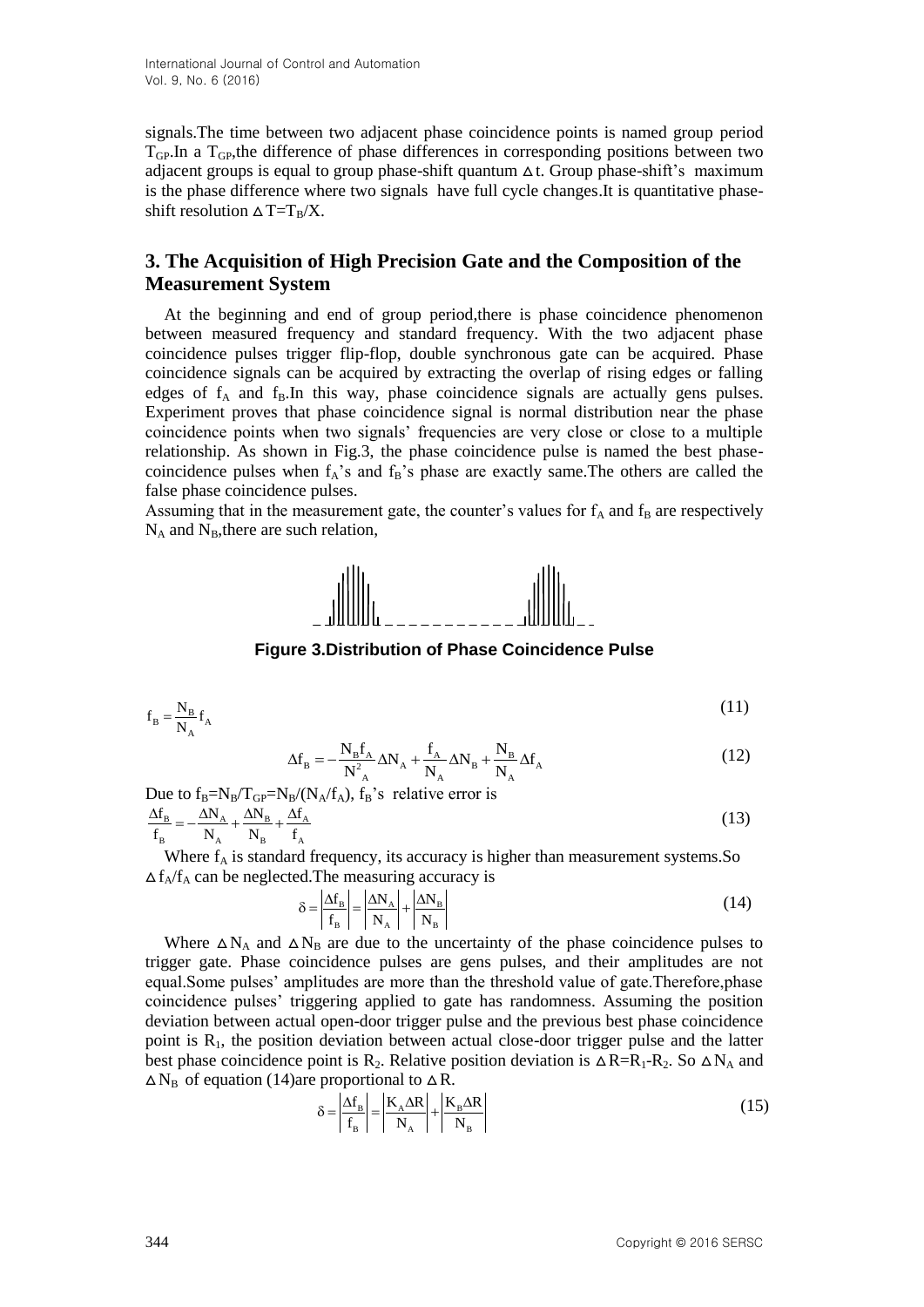Evidently,the less the number of trigger gate's pulses is,the smaller trigger's contingency and relative position deviation  $\Delta R$  are, and thus the higher measurement accuracy is.The larger amplitude difference of phase coincidence pulse is,the smaller trigger's randomness,and the smaller measurement error is.

In order to improve the measurement accuracy,literature [13] puts forward a method that using an adjustable delay circuit reduces the trigger pulse's number and amplitude.In fact, the amount of delay is hard to control,so the application of this method is limited.Literature [14] puts forward that using two-stage-length vernier method reduces the width of the trigger pulse's envelope.But this method is only suitable for the occasion when two frequencies are very close.It can not reduce the width of the trigger pulse's envelope effectively when there is a certain interval between two frequencies.Through the research, as shown in Figure 4,this paper puts forward a new gate control circuit. Phase coincidence detection circuit makes up of  $G_1 \sim G_3$ . Programmable counter is for reducing the number of trigger pulses.  $R_1 \sim R_5$ , diode D and operational amplifiers  $A_1 \sim A_2$  compose the compression-extension Circuit of phase



**Figure 4. Gate Control Circuit.**

coincidence pulse.It is for changing the slope of phase coincidence pulse's envelope.With the nonlinear of diode,when pulse amplitude is small, it is compressed, and when pulse amplitude is large, it is expand. $R_1 \sim R_4$  and  $A_1$  make  $u_1(0 \sim 3.6 V)$  become  $u_2(0 \sim$ -0.9V). When  $u_2$ =-0.5~ -0.7V, i<sub>D</sub> changes slowly with  $u_2$  and is compressed. When  $u_2$ <-0.7V, i<sub>D</sub> changes quickly with u<sub>2</sub> and is expanded linearly. When u<sub>2</sub> changes from 0V to -0.9V linearly,  $u_3$  changes from 0V to 3V nonlinearly. As shown in Figure 5, it is  $i_D$ 's nonlinear change that increases the differences among trigger pulses' amplitudes and reduces the number of effective trigger pulses,which greatly reduces the randomness of the trigger gate.



**Figure 5. Amplitude Compression and Extension For Phase Coincidence Pulse**

As shown Figure 6,to improve the cost performance of frequency measurement system,the whole circuit adopts FPGA except analog circuit. Controller CON is built by NIOS II soft core.CON mainly completes the following functions: to set the gate preset time,to analyse and handle the counting value,to calculate and display the measured frequency and accuracy.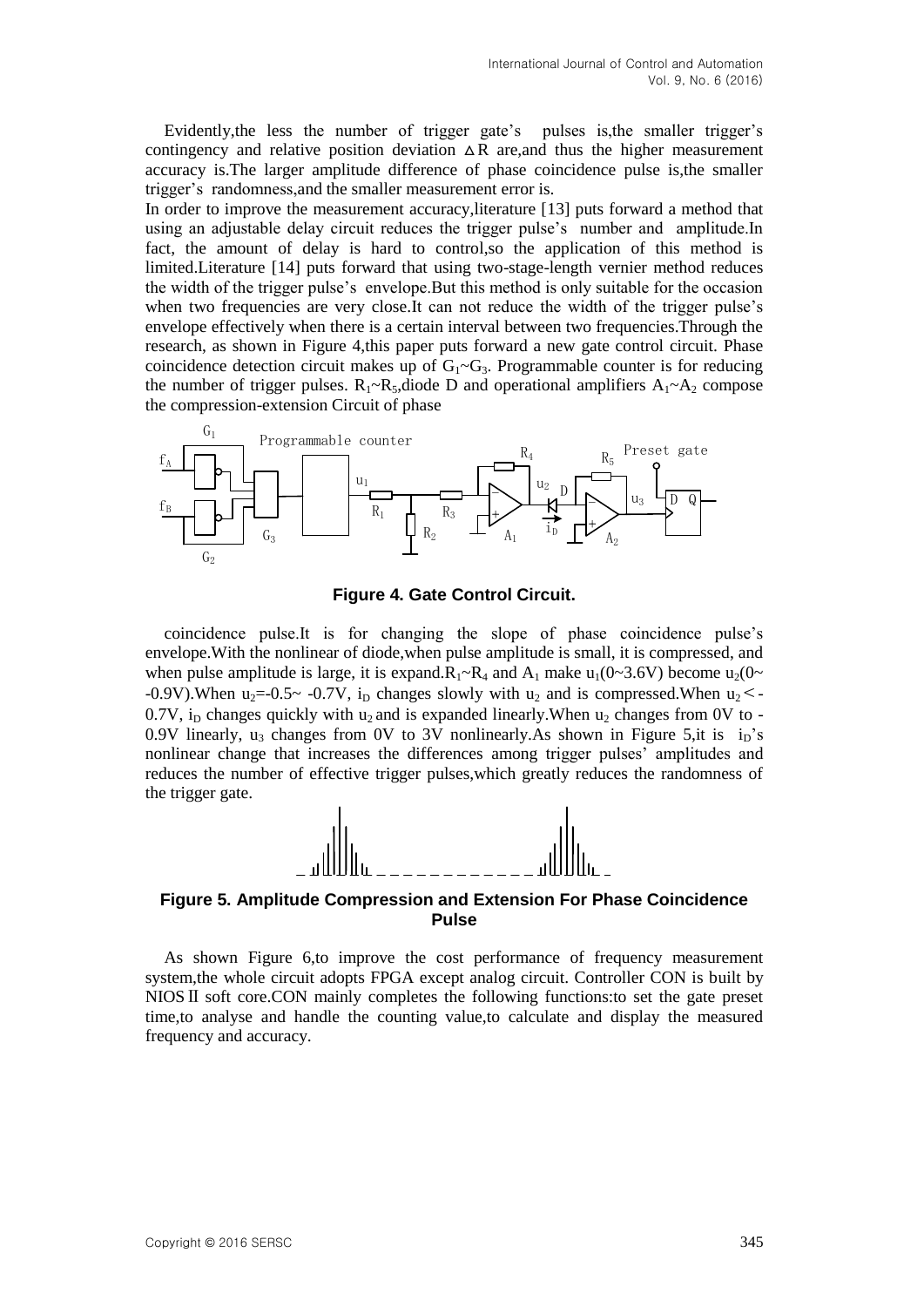International Journal of Control and Automation Vol. 9, No. 6 (2016)



**Figure 6. Composition of Measuring System**

## **4. Experimental Results**

|                                                                                                                                                                                                                                                                                                                                                                                                                                                                                                                                                                                                                                                                                                                                                                                                                                                                                                               | Phase<br>coincidence<br>and gate<br>control      | D<br><b>CON</b><br>trigger | Displ |
|---------------------------------------------------------------------------------------------------------------------------------------------------------------------------------------------------------------------------------------------------------------------------------------------------------------------------------------------------------------------------------------------------------------------------------------------------------------------------------------------------------------------------------------------------------------------------------------------------------------------------------------------------------------------------------------------------------------------------------------------------------------------------------------------------------------------------------------------------------------------------------------------------------------|--------------------------------------------------|----------------------------|-------|
| $f_B$<br>Shaping<br>Measurd<br>circuit<br>frequey                                                                                                                                                                                                                                                                                                                                                                                                                                                                                                                                                                                                                                                                                                                                                                                                                                                             |                                                  | Counter B                  |       |
|                                                                                                                                                                                                                                                                                                                                                                                                                                                                                                                                                                                                                                                                                                                                                                                                                                                                                                               | <b>Figure 6. Composition of Measuring System</b> |                            |       |
| <b>4. Experimental Results</b>                                                                                                                                                                                                                                                                                                                                                                                                                                                                                                                                                                                                                                                                                                                                                                                                                                                                                |                                                  |                            |       |
| Equipments used in the experiment include constant temperature crystal oscillator<br>MV83M and frequency synthesizer SSX.MV83M is to produce the standard frequency<br>and SSX's outside standard frequency. The standard frequency is set to 10MHz. SSX is to<br>produce the measured frequency. There are three measured frequencies, which are<br>10MHz,12.0000001MHz and 23.416MHz. Three groups of measuring data are shown in<br>table 1. According to the measured data, the Allan variance which represents the accuracy<br>of measurement can be calculated.                                                                                                                                                                                                                                                                                                                                         | <b>Table 1. Frequency Measurement Data</b>       |                            |       |
|                                                                                                                                                                                                                                                                                                                                                                                                                                                                                                                                                                                                                                                                                                                                                                                                                                                                                                               |                                                  | Third group/ MHz           |       |
| First group/MHz<br>10.0000000007                                                                                                                                                                                                                                                                                                                                                                                                                                                                                                                                                                                                                                                                                                                                                                                                                                                                              | Second group/MHz<br>12.0000001003                | 23.4159999996              |       |
| 10.0000000001                                                                                                                                                                                                                                                                                                                                                                                                                                                                                                                                                                                                                                                                                                                                                                                                                                                                                                 | 12.0000001002                                    | 23.4159999995              |       |
| 10.0000000004                                                                                                                                                                                                                                                                                                                                                                                                                                                                                                                                                                                                                                                                                                                                                                                                                                                                                                 | 12.0000001006                                    | 23.4159999996              |       |
| 10.0000000006                                                                                                                                                                                                                                                                                                                                                                                                                                                                                                                                                                                                                                                                                                                                                                                                                                                                                                 | 12.0000001005                                    | 23.4159999998              |       |
| 10.0000000009                                                                                                                                                                                                                                                                                                                                                                                                                                                                                                                                                                                                                                                                                                                                                                                                                                                                                                 | 12.0000001003                                    | 23.4159999998              |       |
| 10.0000000012                                                                                                                                                                                                                                                                                                                                                                                                                                                                                                                                                                                                                                                                                                                                                                                                                                                                                                 | 12.0000001008                                    | 23.4159999996              |       |
| 10.0000000002                                                                                                                                                                                                                                                                                                                                                                                                                                                                                                                                                                                                                                                                                                                                                                                                                                                                                                 | 12.0000001007                                    | 23.4159999997              |       |
| 10.0000000005                                                                                                                                                                                                                                                                                                                                                                                                                                                                                                                                                                                                                                                                                                                                                                                                                                                                                                 | 12.0000001004                                    | 23.4159999997              |       |
| 10.0000000007                                                                                                                                                                                                                                                                                                                                                                                                                                                                                                                                                                                                                                                                                                                                                                                                                                                                                                 | 12.0000001003                                    | 23.4159999999              |       |
| 10.0000000006                                                                                                                                                                                                                                                                                                                                                                                                                                                                                                                                                                                                                                                                                                                                                                                                                                                                                                 | 12.0000001006                                    | 23.4159999996              |       |
| 10.0000000003                                                                                                                                                                                                                                                                                                                                                                                                                                                                                                                                                                                                                                                                                                                                                                                                                                                                                                 | 12.0000001004                                    | 23.4159999997              |       |
| 10.0000000009                                                                                                                                                                                                                                                                                                                                                                                                                                                                                                                                                                                                                                                                                                                                                                                                                                                                                                 | 12.0000001007                                    | 23.4159999998              |       |
| 10.0000000003                                                                                                                                                                                                                                                                                                                                                                                                                                                                                                                                                                                                                                                                                                                                                                                                                                                                                                 | 12.0000001011                                    | 23.4159999996              |       |
| 10.0000000003                                                                                                                                                                                                                                                                                                                                                                                                                                                                                                                                                                                                                                                                                                                                                                                                                                                                                                 | 12.0000001002                                    | 23.4159999995              |       |
| 10.0000000005                                                                                                                                                                                                                                                                                                                                                                                                                                                                                                                                                                                                                                                                                                                                                                                                                                                                                                 | 12.0000001005                                    | 23.4159999997              |       |
| $\sigma_{\rm a} = \frac{1}{f_{\rm o}} \sqrt{\sum_{\rm k=1}^{m-1} (f_{\rm k+1} - f_{\rm k})^2 \over 2(m-1)}$                                                                                                                                                                                                                                                                                                                                                                                                                                                                                                                                                                                                                                                                                                                                                                                                   |                                                  | (16)                       |       |
|                                                                                                                                                                                                                                                                                                                                                                                                                                                                                                                                                                                                                                                                                                                                                                                                                                                                                                               |                                                  |                            |       |
| Where $f_0$ is frequency nominal value, $f_k$ is measured frequency and m is the number of<br>continuous measurements. The Allan variances calculated from group 1,2and 3 are<br>respectively $\sigma_{a1}$ =7.628×10 <sup>-12</sup> , $\sigma_{a2}$ =6.237×10 <sup>-12</sup> , $\sigma_{a3}$ =2.317×10 <sup>-12</sup> . It can be seen that the<br>larger measured frequency is than standard frequency ,the higher accuracy of<br>measurement is. The reason is that under the condition that the preset gate is invariable,<br>the width of actual double synchronous gate basically remains unchanged, although the<br>number of group periods within the preset gate changes due to f <sub>B</sub> to change<br>$\Delta$ f.Therefore, with the increase of f <sub>B</sub> , count quantization error $\Delta N_B/N_B$<br>decreases. According to equation (14), the accuracy of measurement is improved. |                                                  |                            |       |
| 346                                                                                                                                                                                                                                                                                                                                                                                                                                                                                                                                                                                                                                                                                                                                                                                                                                                                                                           |                                                  | Copyright © 2016 SERSC     |       |

**Table 1. Frequency Measurement Data**

$$
\sigma_{_a}=\frac{1}{f_{_0}}\sqrt{\frac{\sum_{k=1}^{m-1}(f_{_{k+1}}-f_{_k})^2}{2(m-1)}}
$$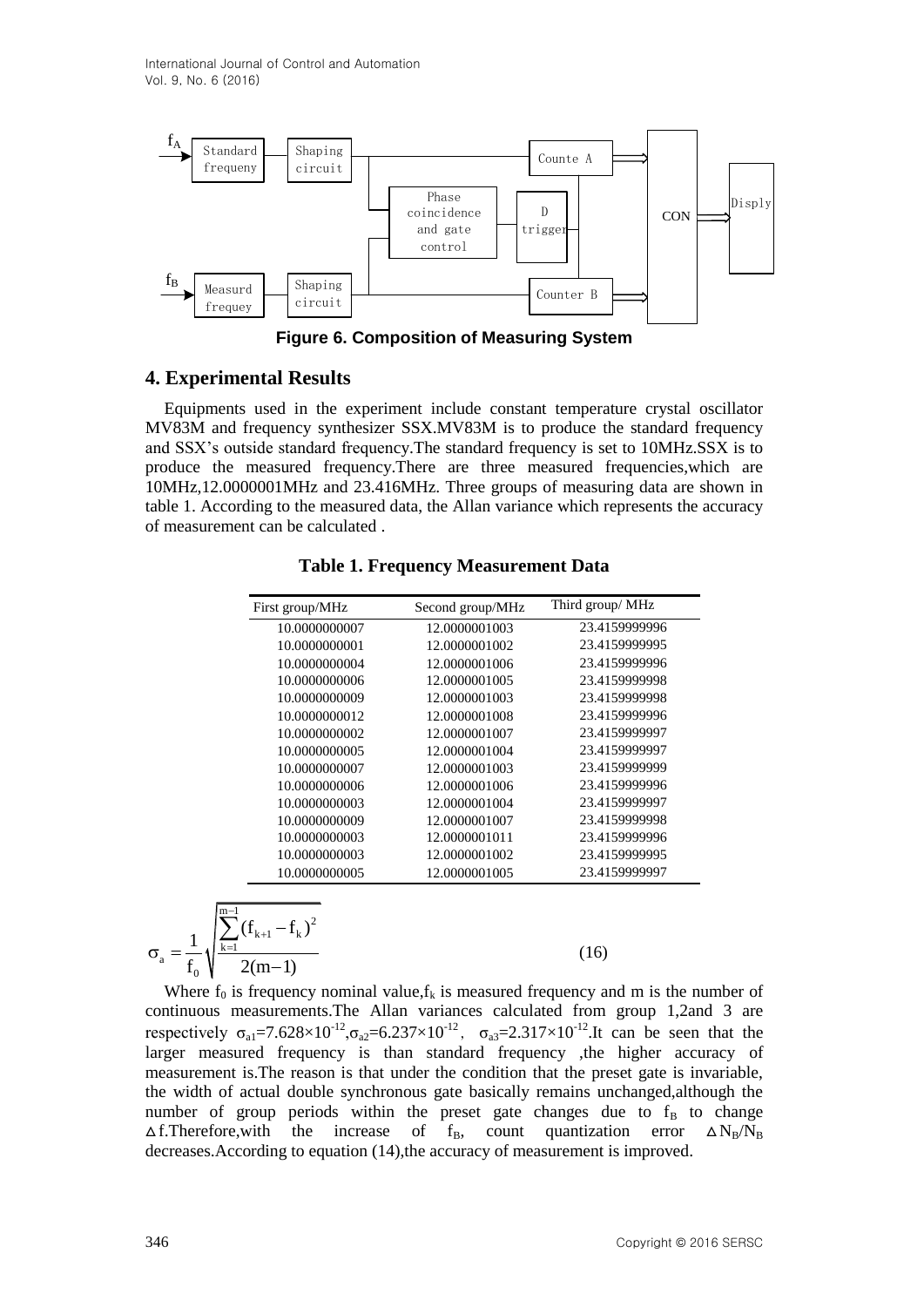## **5. Conclusion**

Based on comparing standard frequency and measured frequency phase, this paper has analysised the relationship between group phase shift and quantitative phase-shift resolution.It has discussed the relationship between accuracy of measurement and actual trigger pulse position deviation. Applying FPGA, the frequency measurement system was implemented . Through the programmable counters, trigger gate's pulse number has been reduced.Through the application of nonlinear circuit, the amplitude of triggering pulses have been compressed and extened,which improve the accuracy of the triggered gate. Experiments show that accuracy of measurement can reach  $10^{-12}$ , which is higher than traditional frequency measuring equipment.And with the improvement of the accuracy of electronic components and electronic technology,the accuracy of this method can be further improved.

### **Acknowledgements**

The authors gratefully acknowledge both the Natural Science Foundation of China (No. 41404095)and the Postdoctoral Science Foundation of China(No.2013M530411)for their financial supports of this work.

## **References**

- [1] V. I. [Vasilev,"](http://www.engineeringvillage.com/search/submit.url?CID=quickSearchCitationFormat&csrfSyncToken=&searchtype=Quick&searchWord1=%7bVasil%27ev%2C+V.I.%7d§ion1=AU&database=1&yearselect=yearrange&sort=yr)Time and frequency measurements", Measurement Techniques, vol. 57, no. 2, **(2014)**, pp.160-165.
- [2] I.N. [Chernyshev,](http://www.engineeringvillage.com/search/submit.url?CID=quickSearchCitationFormat&searchtype=Quick&searchWord1=%7bChernyshev%2C+I.N.%7d§ion1=AU&database=1&yearselect=yearrange&sort=yr) A.A. [Belyaev](http://www.engineeringvillage.com/search/submit.url?CID=quickSearchCitationFormat&searchtype=Quick&searchWord1=%7bBelyaev%2C+A.A.%7d§ion1=AU&database=1&yearselect=yearrange&sort=yr) and K.G. [Mishagin,](http://www.engineeringvillage.com/search/submit.url?CID=quickSearchCitationFormat&searchtype=Quick&searchWord1=%7bMishagin%2C+K.G.%7d§ion1=AU&database=1&yearselect=yearrange&sort=yr)"Time and frequency measurements: Error in measurement of frequency instability by method of three oscillators", Measurement Techniques, vol. 55, no. 7, **(2012)**, pp.797-799.
- [3] B.Q. [Du ,](http://www.engineeringvillage.com/search/submit.url?CID=quickSearchCitationFormat&csrfSyncToken=&searchtype=Quick&searchWord1=%7bDu%2C+Baoqiang%7d§ion1=AU&database=1&yearselect=yearrange&sort=yr) Y.F. [Wang](http://www.engineeringvillage.com/search/submit.url?CID=quickSearchCitationFormat&csrfSyncToken=&searchtype=Quick&searchWord1=%7bWang%2C+Yanfeng%7d§ion1=AU&database=1&yearselect=yearrange&sort=yr) and G.Z. [Cui,](http://www.engineeringvillage.com/search/submit.url?CID=quickSearchCitationFormat&csrfSyncToken=&searchtype=Quick&searchWord1=%7bCui%2C+Guangzhao%7d§ion1=AU&database=1&yearselect=yearrange&sort=yr) "High-precision time and frequency measurement method combining time-space conversion and different frequency phase detection", Science China: Physics, Mechanics and Astronomy, vol. 56, no.11, **(2013)**, pp.2110-2115.
- [4] G. [Barchi,](http://www.engineeringvillage.com/search/submit.url?CID=quickSearchCitationFormat&csrfSyncToken=&searchtype=Quick&searchWord1=%7bBarchi%2C+Grazia%7d§ion1=AU&database=1&yearselect=yearrange&sort=yr) D[.Fontanelli](http://www.engineeringvillage.com/search/submit.url?CID=quickSearchCitationFormat&csrfSyncToken=&searchtype=Quick&searchWord1=%7bFontanelli%2C+Daniele%7d§ion1=AU&database=1&yearselect=yearrange&sort=yr) and M. [David,](http://www.engineeringvillage.com/search/submit.url?CID=quickSearchCitationFormat&csrfSyncToken=&searchtype=Quick&searchWord1=%7bMacIi%2C+David%7d§ion1=AU&database=1&yearselect=yearrange&sort=yr) "Frequency-domain phase measurement algorithms for distribution systems", Conference Record - IEEE Instrumentation and Measurement Technology Conference, Montevideo, Uruguay, **(2014)**.
- [5] W. [Zhou ,"](http://www.engineeringvillage.com/search/submit.url?CID=quickSearchCitationFormat&csrfSyncToken=&searchtype=Quick&searchWord1=%7bZhou%2C+Wei%7d§ion1=AU&database=1&yearselect=yearrange&sort=yr) Equivalent phase comparison frequency and its characteristics", IEEE Computer Society, the 2008 IEEE Frequency Control Symposium, New Jersey, **(2008)**.
- [6] X.M. Wang, X.L. Feng and B.Y. Qu, "Research on phase difference measurement based on uniform delay of standard frequency phase", Journal of University of Electronic Science and Technology of China, vol. 41, no.6, **(2012)**, pp.881-884.
- [7] B.[Q.Du](http://www.engineeringvillage.com/search/submit.url?CID=quickSearchCitationFormat&searchtype=Quick&searchWord1=%7bDu%2C+Baoqiang%7d§ion1=AU&database=1&yearselect=yearrange&sort=yr) , S.F[.Dong a](http://www.engineeringvillage.com/search/submit.url?CID=quickSearchCitationFormat&searchtype=Quick&searchWord1=%7bDong%2C+Shaofeng%7d§ion1=AU&database=1&yearselect=yearrange&sort=yr)nd Y.[F.Wang ,](http://www.engineeringvillage.com/search/submit.url?CID=quickSearchCitationFormat&searchtype=Quick&searchWord1=%7bWang%2C+Yanfeng%7d§ion1=AU&database=1&yearselect=yearrange&sort=yr) "High-resolution frequency measurement method with a widefrequency range based on a quantized phase step law", IEEE Transactions on Ultrasonics, Ferroelectrics, and Frequency Control, vol. 60, no.11, **(2013)**, pp.2237-2243.
- [8] B.[Q.Du,](http://www.engineeringvillage.com/search/submit.url?CID=quickSearchCitationFormat&searchtype=Quick&searchWord1=%7bDu%2C+Bao-Qiang%7d§ion1=AU&database=1&yearselect=yearrange&sort=yr)[D.Liu a](http://www.engineeringvillage.com/search/submit.url?CID=quickSearchCitationFormat&searchtype=Quick&searchWord1=%7bLiu%2C+Dan%7d§ion1=AU&database=1&yearselect=yearrange&sort=yr)nd S.T. [Guo,](http://www.engineeringvillage.com/search/submit.url?CID=quickSearchCitationFormat&searchtype=Quick&searchWord1=%7bGuo%2C+Shu-Ting%7d§ion1=AU&database=1&yearselect=yearrange&sort=yr) "High-resolution and wide-range time synchronization detection method based on time interval measurement", Tien Tzu Hsueh Pao/Acta Electronica Sinica, vol. 41, no.6, **(2013)** , pp.1076-1083.
- [9] J.Wu, H.B. Jin, "High accurate measurement method on phase difference", Proceedings of the CSEE, vol. 30, no.13, **(2010)**, pp.41-45.
- [10] B.Q. Du, Y.F.Wang and W.Zhou, "Ultra-resolution phase comparison method combining phase synchronous detection and common frequency source", Journal of the International Measurement Confederation, vol. 46, no.1, **(2013)**, pp.574-377.
- [11] [G.Ripamonti a](http://www.engineeringvillage.com/search/submit.url?CID=quickSearchCitationFormat&searchtype=Quick&searchWord1=%7bRipamonti%2C+G.%7d§ion1=AU&database=1&yearselect=yearrange&sort=yr)nd F Caponio, " Method for picosecond time interval measurements based on frequency switching sinusoidal shape", Electronics Letters, vol. 49, no.13, **(2013)**, pp.813-815.
- [12] B.[Q.Du](http://www.engineeringvillage.com/search/submit.url?CID=quickSearchCitationFormat&searchtype=Quick&searchWord1=%7bDu%2C+Bao-Qiang%7d§ion1=AU&database=1&yearselect=yearrange&sort=yr) ,Y.[D.Zuo](http://www.engineeringvillage.com/search/submit.url?CID=quickSearchCitationFormat&searchtype=Quick&searchWord1=%7bZuo%2C+Yan-Di%7d§ion1=AU&database=1&yearselect=yearrange&sort=yr) and [W.Zhou,e](http://www.engineeringvillage.com/search/submit.url?CID=quickSearchCitationFormat&searchtype=Quick&searchWord1=%7bZhou%2C+Wei%7d§ion1=AU&database=1&yearselect=yearrange&sort=yr)t al, "Extra-high frequency measurement for picoseconds resolution", Beijing Youdian Daxue Xuebao, vol. 36, no.6, **(2013)**, pp.84-88.
- [13] B.Q. [Du](http://www.engineeringvillage.com/search/submit.url?CID=quickSearchCitationFormat&searchtype=Quick&searchWord1=%7bDu%2C+Baoqiang%7d§ion1=AU&database=1&yearselect=yearrange&sort=yr), W. [Zhou](http://www.engineeringvillage.com/search/submit.url?CID=quickSearchCitationFormat&searchtype=Quick&searchWord1=%7bZhou%2C+Wei%7d§ion1=AU&database=1&yearselect=yearrange&sort=yr) and F.[X.Chen,](http://www.engineeringvillage.com/search/submit.url?CID=quickSearchCitationFormat&searchtype=Quick&searchWord1=%7bChen%2C+Faxi%7d§ion1=AU&database=1&yearselect=yearrange&sort=yr) "Design for novel ultra-high precision frequency standard comparison system", Chinese Journal of Scientific Instrument, vol. 30, no.5, **(2009)**, pp.967-972.
- [14] [W.Zhou,](http://www.engineeringvillage.com/search/submit.url?CID=quickSearchCitationFormat&csrfSyncToken=&searchtype=Quick&searchWord1=%7bZhou%2C+Wei%7d§ion1=AU&database=1&yearselect=yearrange&sort=yr) S.[F.Dong](http://www.engineeringvillage.com/search/submit.url?CID=quickSearchCitationFormat&csrfSyncToken=&searchtype=Quick&searchWord1=%7bDong%2C+Shao-Feng%7d§ion1=AU&database=1&yearselect=yearrange&sort=yr) and B.Q. [Du,](http://www.engineeringvillage.com/search/submit.url?CID=quickSearchCitationFormat&csrfSyncToken=&searchtype=Quick&searchWord1=%7bDu%2C+Bao-Qiang%7d§ion1=AU&database=1&yearselect=yearrange&sort=yr) "Super-high precision frequency measurement method combining length vernier and group-period phase comparison", Beijing Youdian Daxue Xuebao, vol. 34, no.3, **(2011)**, pp.1-7.